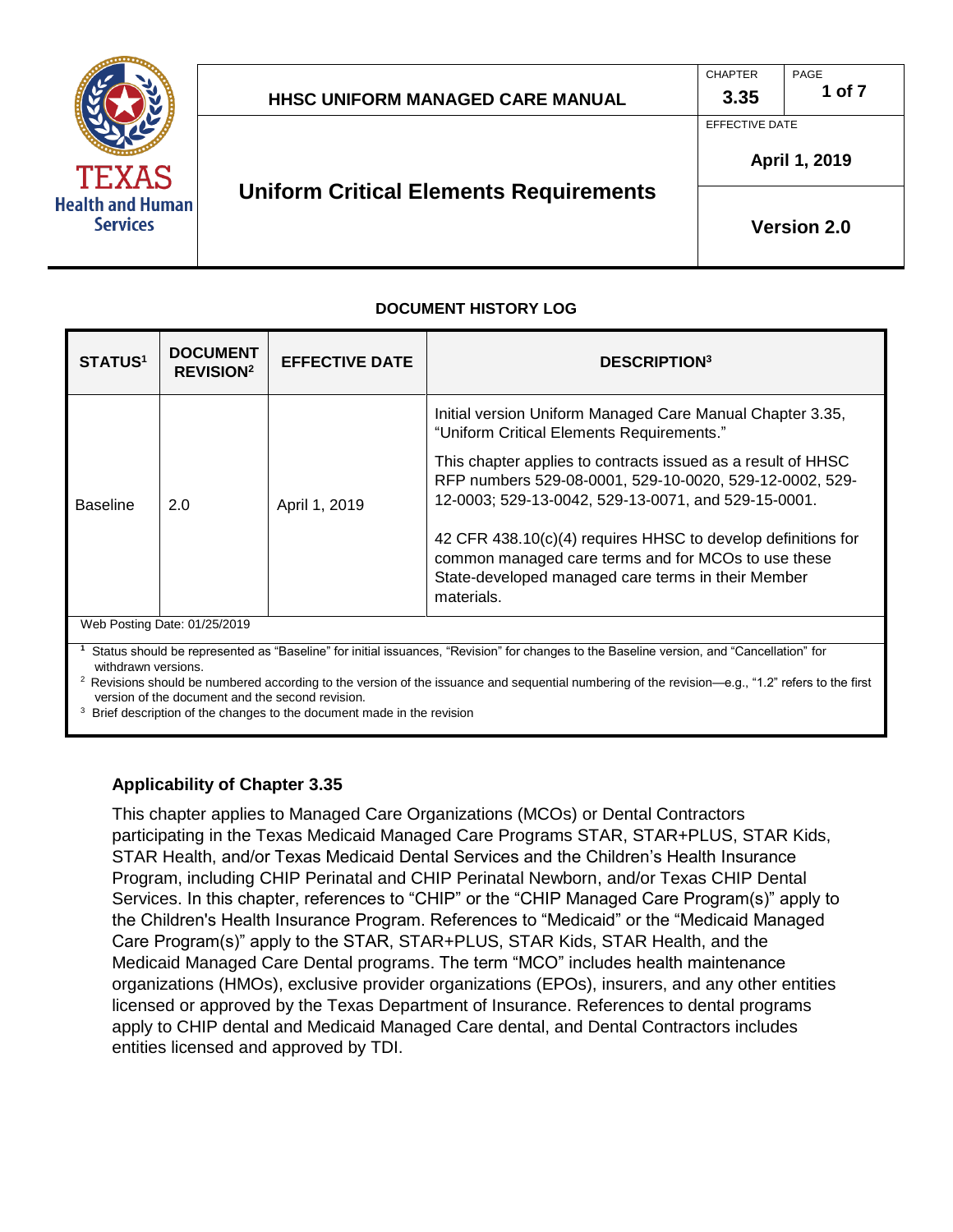

#### **Managed Care Terminology**

 The below terms and definitions must be included in all Member handbooks as a glossary for Members to reference. This requirement is based on 42 C.F.R. § 438.10(c)(4). These terms and definitions must also be included on MCO websites as required by UMCM Ch. 3.32. Other than the prescribed use of such definitions for the Member Handbook as required under 42 C.F.R. 438.10, these definitions do not affect the obligations of either the MCO or HHSC. These definitions have no effect on the definitions included under Attachment A, the Uniform Terms and Conditions of the MCO contracts.

**Appeal** - A request for your managed care organization to review a denial or a grievance again.

**Complaint** - A grievance that you communicate to your health insurer or plan.

 **Copayment** - A fixed amount (for example, \$15) you pay for a covered health care service, usually when you receive the service. The amount can vary by the type of covered health care service.

 **Durable Medical Equipment (DME)** - Equipment ordered by a health care provider for everyday or extended use. Coverage for DME may include but is not limited to: oxygen equipment, wheelchairs, crutches, or diabetic supplies.

**Emergency Medical Condition** - An illness, injury, symptom, or condition so serious that a reasonable person would seek care right away to avoid harm.

**Emergency Medical Transportation** - Ground or air ambulance services for an emergency medical condition.

**Emergency Room Care** - Emergency services you get in an emergency room.

 **Emergency Services** - Evaluation of an emergency medical condition and treatment to keep the condition from getting worse.

 **Excluded Services** - Health care services that your health insurance or plan doesn't pay for or cover.

**Grievance** - A complaint to your health insurer or plan.

 **Habilitation Services and Devices** - Health care services such as physical or occupational therapy that help a person keep, learn, or improve skills and functioning for daily living.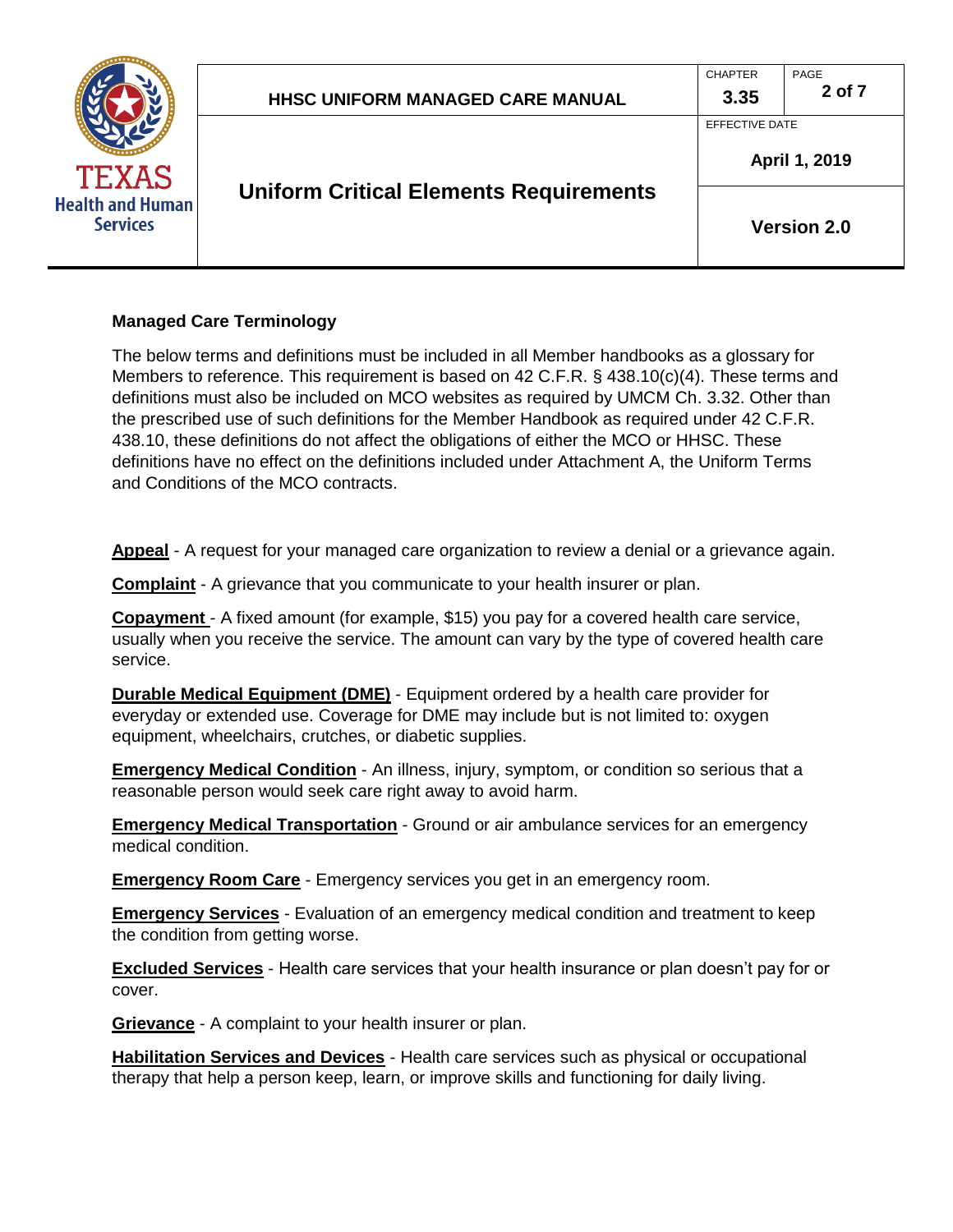

CHAPTER PAGE

EFFECTIVE DATE



### **Uniform Critical Elements Requirements**

**Version 2.0** 

**April 1, 2019** 

 **Health Insurance** - A contract that requires your health insurer to pay your covered health care costs in exchange for a premium.

**Home Health Care** - Health care services a person receives in a home.

 **Hospice Services** - Services to provide comfort and support for persons in the last stages of a terminal illness and their families.

 **Hospitalization** - Care in a hospital that requires admission as an inpatient and usually requires an overnight stay.

 **Hospital Outpatient Care** - Care in a hospital that usually doesn't require an overnight stay.

 **Medically Necessary** - Health care services or supplies needed to prevent, diagnose, or treat an illness, injury, condition, disease or its symptoms and that meet accepted standards of medicine.

 **Network** - The facilities, providers, and suppliers your health insurer or plan has contracted with to provide health care services.

 **Non-participating Provider** - A provider who doesn't have a contract with your health insurer or plan to provide covered services to you. It may be more difficult to obtain authorization from your health insurer or plan to obtain services from a non-participating provider instead of a participating provider. In limited cases, such as when there are no other providers, your health insurer can contract to pay a non-participating provider.

**Participating Provider** - A Provider who has a contract with your health insurer or plan to provide covered services to you.

 **Physician Services** - Health-care services a licensed medical physician (M.D. - Medical Doctor or D.O. - Doctor of Osteopathic Medicine) provides or coordinates.

**Plan** - A benefit, like Medicaid, which provides and pays for your health-care services.

 **Pre-authorization** - A decision by your health insurer or plan that a health-care service, treatment plan, prescription drug, or durable medical equipment that you or your provider has requested, is medically necessary. This decision or approval, sometimes called prior authorization, prior approval, or pre-certification, must be obtained prior to receiving the requested service. Pre-authorization isn't a promise your health insurance or plan will cover the cost.

**Premium** - The amount that must be paid for your health insurance or plan.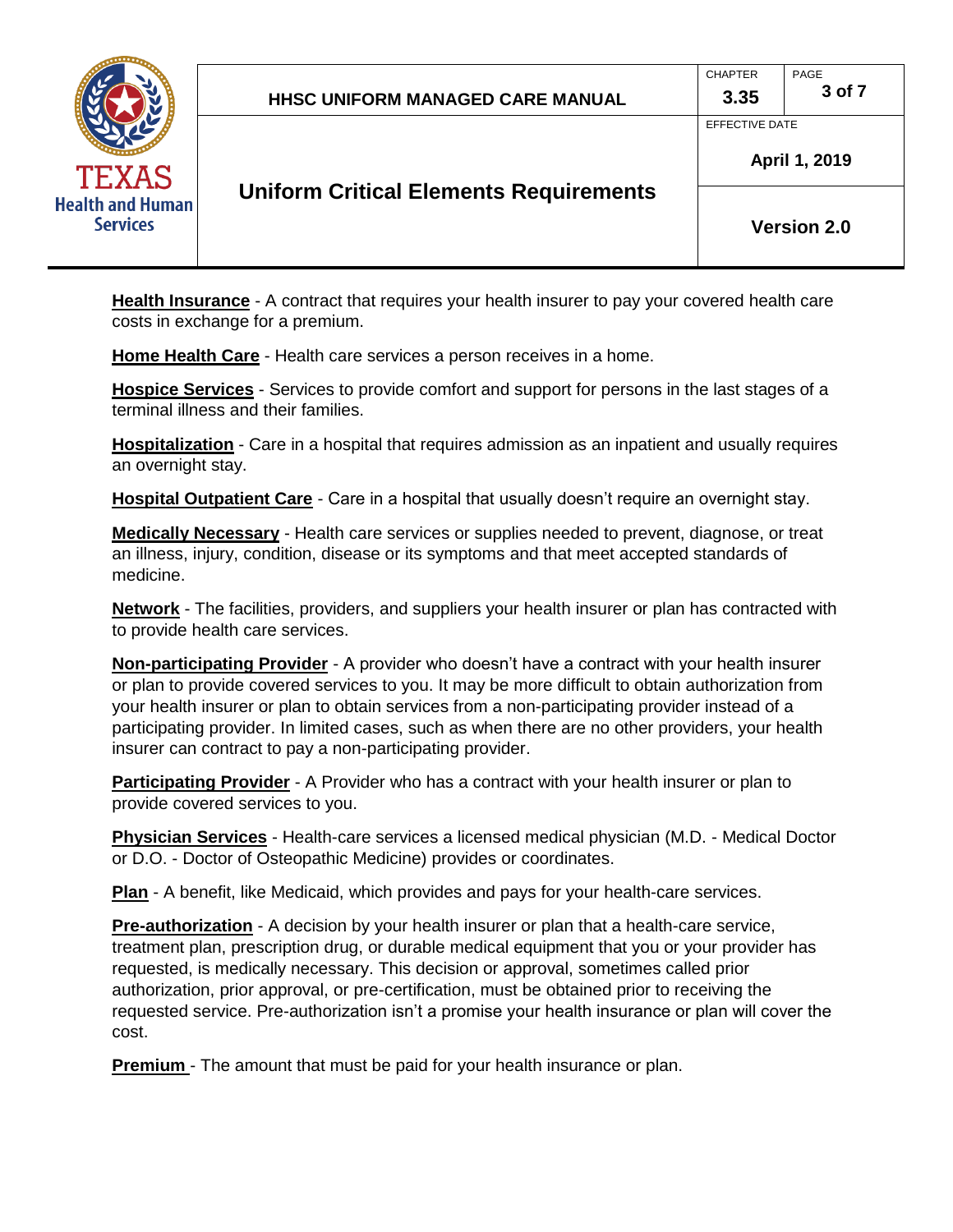

EFFECTIVE DATE

### **Uniform Critical Elements Requirements**

**Version 2.0** 

**April 1, 2019** 

 **Prescription Drug Coverage** - Health insurance or plan that helps pay for prescription drugs and medications.

**Prescription Drugs** - Drugs and medications that by law require a prescription.

 **Primary Care Physician** - A physician (M.D. - Medical Doctor or D.O. - Doctor of Osteopathic Medicine) who directly provides or coordinates a range of health-care services for a patient.

 **Primary Care Provider** - A physician (M.D. - Medical Doctor or D.O. - Doctor of Osteopathic Medicine), nurse practitioner, clinical nurse specialist, or physician assistant, as allowed under state law, who provides, coordinates, or helps a patient access a range of health-care services.

 **Provider** - A physician (M.D. - Medical Doctor or D.O. - Doctor of Osteopathic Medicine), health-care professional, or health-care facility licensed, certified, or accredited as required by state law.

 **Rehabilitation Services and Devices** - Health-care services such as physical or occupational therapy that help a person keep, get back or improve skills and functioning for daily living that have been lost or impaired because a person was sick, hurt or disabled.

**Skilled Nursing Care** - Services from licensed nurses in your own home or in a nursing home.

**Specialist** - A physician specialist focuses on a specific area of medicine or a group of patients to diagnose, manage, prevent or treat certain types of symptoms and conditions.

**Urgent Care** - Care for an illness, injury or condition serious enough that a reasonable person would seek care right away, but not so severe as to require emergency room care.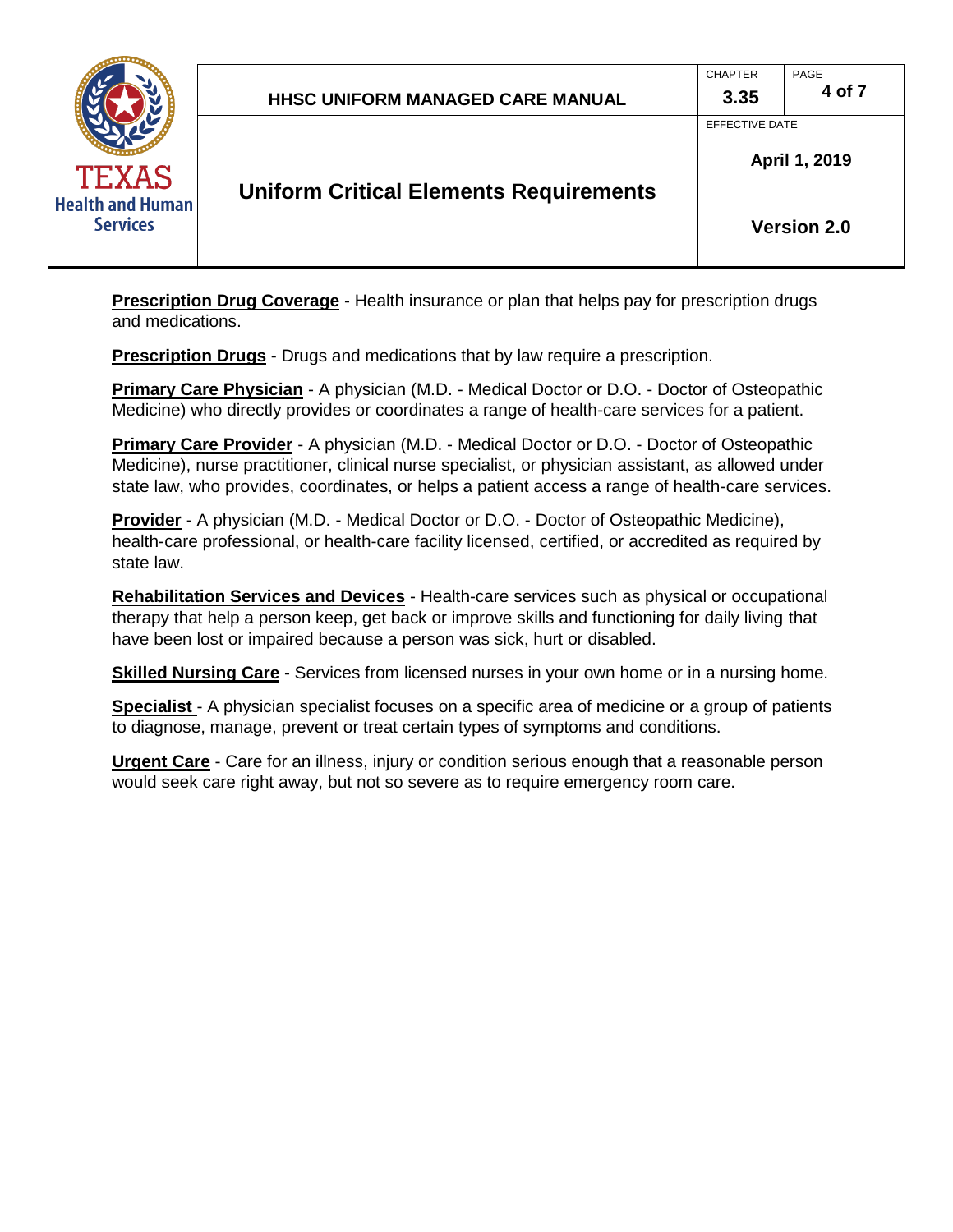

 **Apelación.** Una petición de la organización de atención médica administrada para volver a revisar una denegación o querella.

**Queja.** Una querella que usted comunica a su seguro o plan médico.

 **Copago.** Una cantidad fija (por ejemplo, 15 dólares) que usted paga por un servicio de atención médica cubierto, normalmente cuando recibe el servicio. Esta cantidad puede variar según el tipo de servicio de atención médica cubierto.

 **Equipo médico duradero (DME).** El equipo ordenado por un proveedor de atención médica para su uso diario o por un periodo extendido. La cobertura de DME puede incluir los siguientes artículos, entre otros: equipo de oxígeno, sillas de ruedas, muletas o artículos para la diabetes.

 **Problema médico de emergencia.** Una enfermedad, lesión, síntoma o afección lo suficientemente grave como para que cualquier persona razonable busque atención inmediata para evitar daños.

 **Transporte médico de emergencia.** Servicios de una ambulancia por tierra o aire para atender una afección médica de emergencia.

 **Atención en la sala de emergencias.** Los servicios de emergencia recibidos en una sala de emergencia.

**Servicios de emergencia.** La evaluación de una afección médica de emergencia y el tratamiento para evitar que la afección empeore.

**Servicios excluidos.** Los servicios de salud que su seguro o plan médico no paga o cubre.

**Querella.** Una queja hecha a su seguro o plan médico.

 **Servicios y aparatos de habilitación.** Servicios de salud, como terapia física u ocupacional, que ayudan a una persona a mantener, aprender o mejorar habilidades y funciones necesarias en la vida diaria.

 **Seguro médico.** Un contrato que requiere que su aseguradora médica pague sus costos de atención médica cubiertos a cambio de una prima.

 **Atención médica a domicilio.** Los servicios de atención médica que una persona recibe en su propio hogar.

 **Servicios para pacientes terminales.** Los servicios que proporcionan comodidad y apoyo a las personas en las últimas etapas de una enfermedad terminal y sus familias.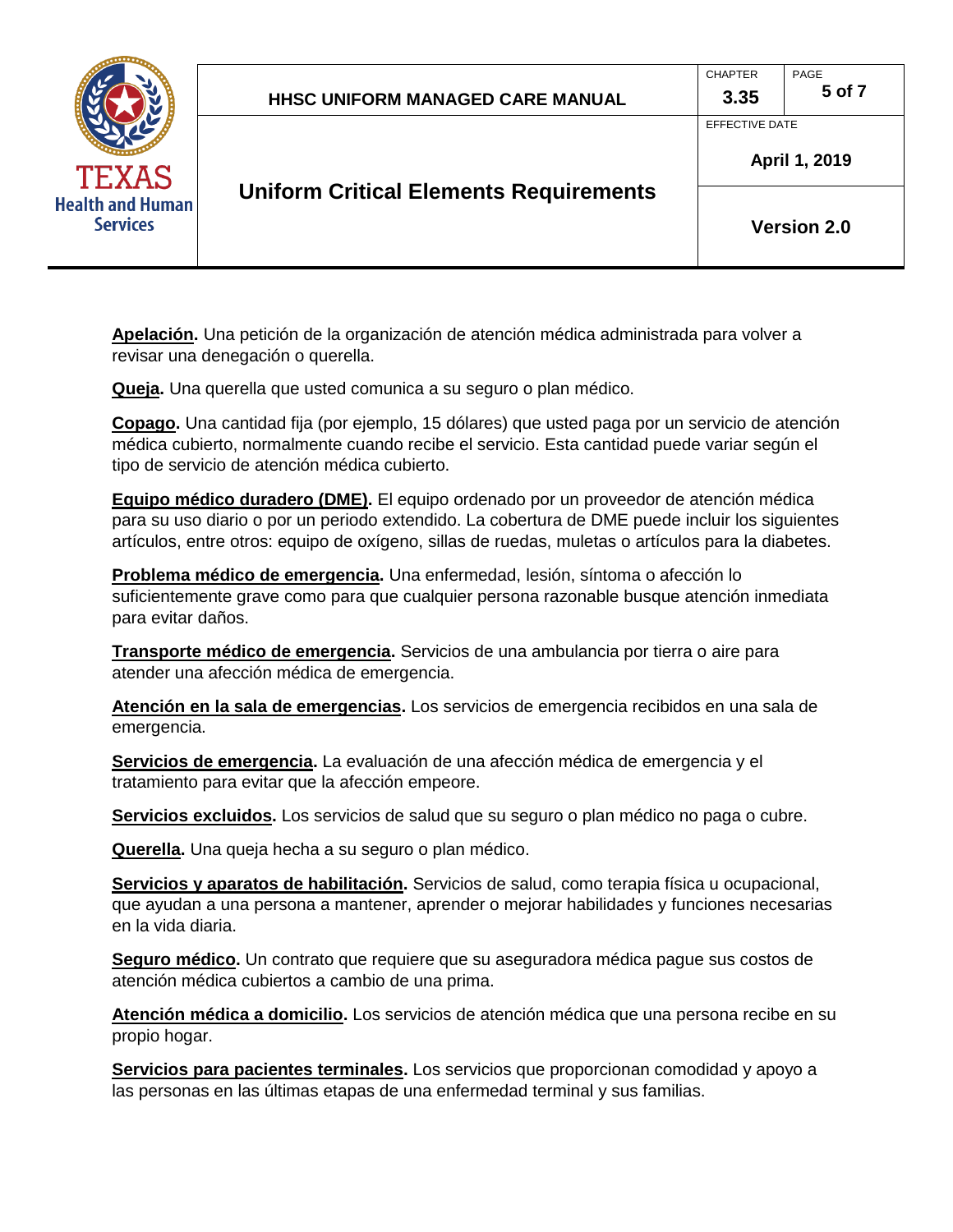

CHAPTER PAGE

EFFECTIVE DATE



## **Uniform Critical Elements Requirements**

**Version 2.0** 

**April 1, 2019** 

 **Hospitalización.** La atención que se da en un hospital que requiere que el paciente sea ingresado y por lo general requiere pasar allí la noche.

 **Atención a pacientes ambulatorios.** La atención que se da en un hospital que normalmente no requiere pasar allí la noche.

 **Médicamente necesario.** Los servicios o artículos que se necesitan para prevenir, diagnosticar o tratar una enfermedad, lesión, afección, enfermedad o sus síntomas y que cumple estándares médicos aceptados.

 **Red.** Los centros, proveedores y abastecedores a los que su seguro o plan médico ha subcontratado para que ofrezcan servicios de atención médica.

 **Proveedor no participante.** Un proveedor que no tiene un contrato con su seguro o plan médico para brindarle a usted servicios cubiertos. Puede que sea más difícil obtener autorización de su seguro o plan médicos para recibir servicios de un proveedor no participante en lugar de un proveedor participante. En contados casos, como cuando no hay otros proveedores, su seguro médico puede subcontratar y pagar por sus servicios a un proveedor no participante.

 **Proveedor participante.** Un proveedor que tiene un contrato con su seguro o plan médico para ofrecerle a usted servicios cubiertos.

 **Servicios de un médico.** Servicios de atención médica que un médico titulado (doctor en medicina, MD, o doctor en medicina osteopática, DO) ofrece o coordina.

**Plan.** Un beneficio, como Medicaid, que ofrece y paga servicios de atención médica.

 **Autorización previa.** La determinación de su seguro o plan médico de que un servicio médico, plan de tratamiento, receta médica o equipo médico duradero que usted o su proveedor ha pedido es médicamente necesario. Esta determinación o autorización, a veces llamada en inglés *prior authorization*, *prior approval* o *pre-certification*, debe obtenerse antes de recibir el servicio solicitado. La autorización previa no es garantía de que su seguro o plan médico cubrirán los costos.

**Prima.** La cantidad que debe pagarse por su seguro o plan médico.

 **Cobertura de medicamentos recetados.** Un seguro o plan médico que ayuda a cubrir los costos de fármacos y medicamentos recetados.

 **Medicamentos recetados.** Fármacos o medicamentos que, por ley, requieren de receta médica.